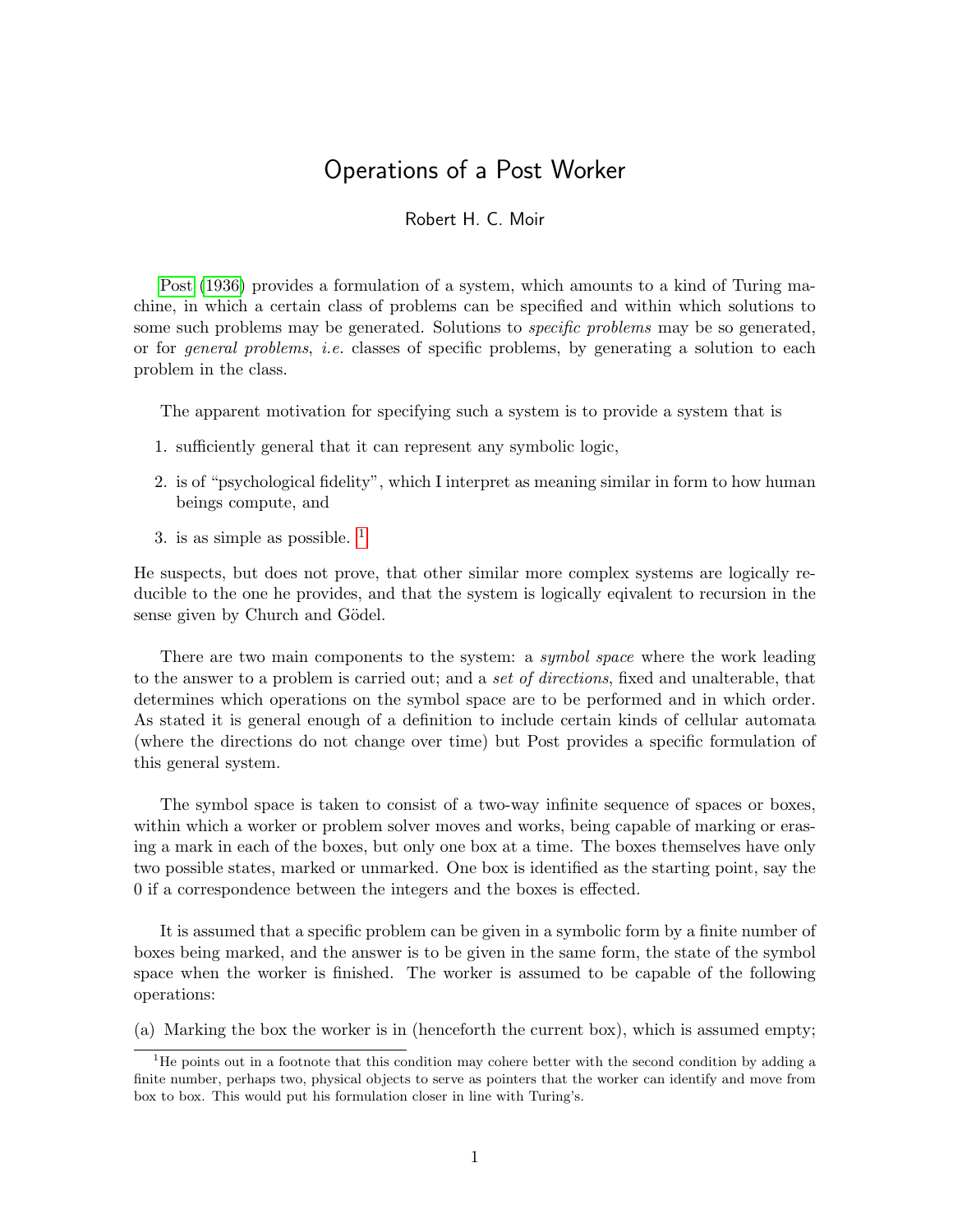- (b) Erasing the current box, which is assumed marked;
- (c) Moving to the box on the right;
- (d) Moving to the box on the left;
- (e) Determining whether the current box is marked or not.

Finally, a set of directions must be specified. Any set of directions corresponds to some general problem, it solving each specific problem of the class. Each set of directions begins with the directive

Start at the starting point and follow direction 1

and then consists of a finite number of directions  $(1,2,\ldots,n)$ , where each direction i has one of the following forms:

- (A) Perform operation  $O_i$ , where  $O_i = (a)$ ,  $(b)$ ,  $(c)$ ,  $(d)$ , and then follow direction  $j_i$ ;
- (B) Perform operation  $(e)$  and if yes follow direction  $j'_{i}$ , else follow direction  $j''_{i}$ ;
- (C) Stop.

Post defines a set of directions to be applicable to a general problem if the worker is never directed to mark a marked box or erase an empty one. Then, a set of directions is then said to set up a finite 1-process in connection with a general problem if it is applicable to the general problem and if the process terminates for each specific problem. A finite 1-process associated with a general problem is said to be a 1-solution of the problem if the answer it yeilds is correct for each specific problem.

As specified, the system assumes that any given problem is already provided in a coded form. This can also be internalized for any given general problem by setting up a 1-1 correspondence with the natural numbers and the class of specific problems. The natural numbers can be coded by letting each natural number n be coded by the marking of the first n boxes to the right of the starting point. Post then calls a general problem 1-given if a finite 1-process is set up such that when applied to each coded natural number yields the corresponding specific problem, resetting the worker to the starting point. It is then easy to see how a 1-given and 1-solved general problem can be solved by specifying the natural number code of the problem and composing the two processes.

Post then describes how this formulation is applicable to formal logics. A single initial finite marking of the symbol space can be used to symbolize the primitive formal assertions of the logic. Then, with no (C) direction, an unending process may be set up to produce recognizable invariant finite sequences of marked and unmarked boxes corresponding to the derived assertions of the logic. If the deductive processes of the logic are given in such a way that the logic is said to be 1-given.

Post mentions the strong idealization involved in assuming an infinite symbol space. He points out that this can be weakened by assuming an indefinitely extendible symbol space, provided that the primitive operations are extended to include directions for extending the symbol space. This, of course, still involves a significant idealization.